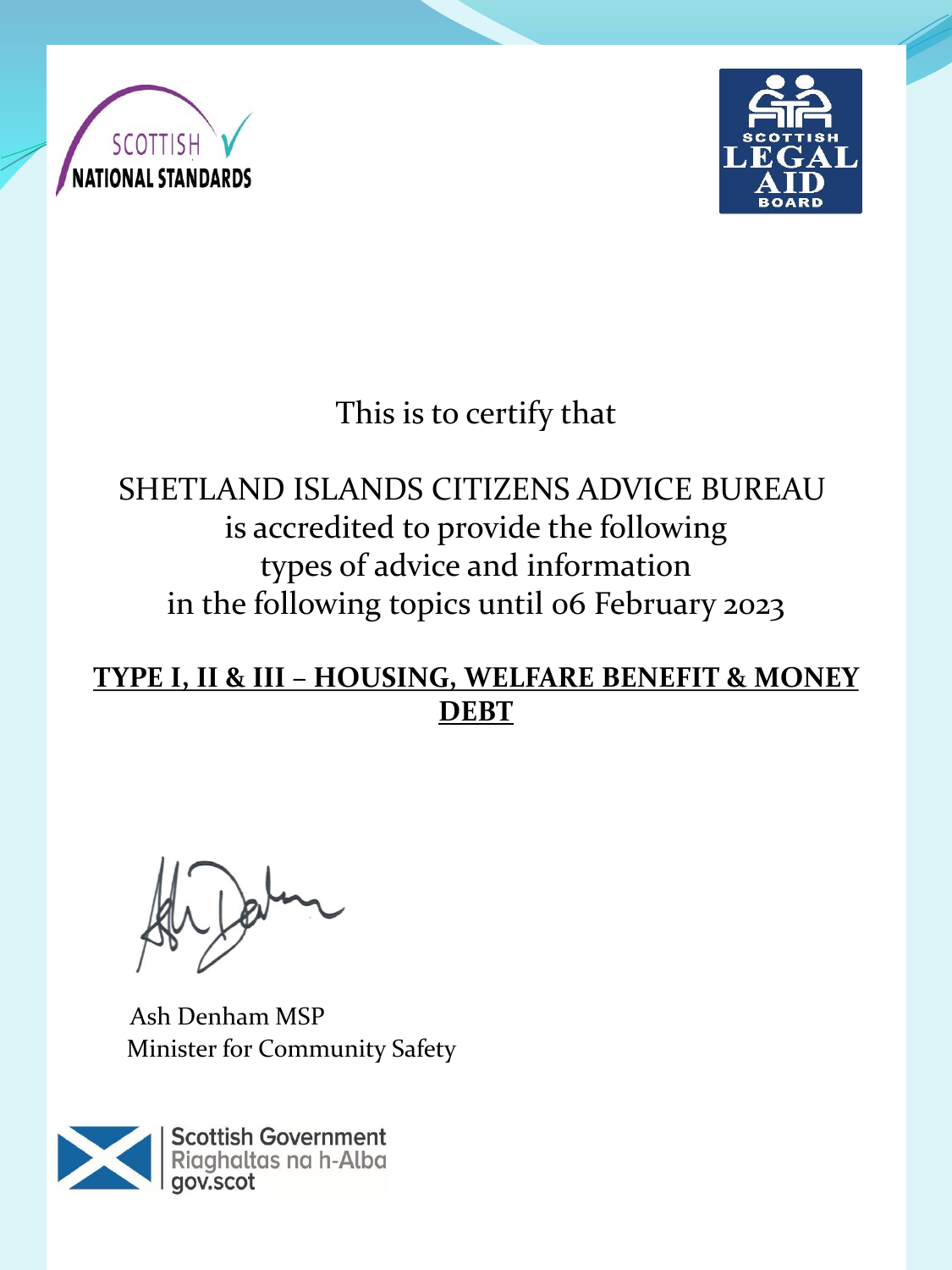#### **SHETLAND ISLANDS CITIZENS ADVICE BUREAU**

### **COMPETENCY ACHIEVED**

### **2 Housing Specific Competences**

- 2.1 Rent Arrears Type I
- 2.2 Mortgages & Secured Loans Type I
- 2.3 Universal Credit for housing costs and Housing Benefit Adviser competences – Type I
- 2.4 Disrepair in Rented Housing Type I
- 2.5 Housing Options Type I
- 2.6 Discrimination in Housing Type I
- 2.7 Eviction Type I
- 2.8 Anti-Social Behaviour Type I
- 2.9 Harassment and Illegal Eviction– Type I
- 2.10 Homelessness Type I
- 2.11 Relationship Breakdown Type I
- 2.12 Rent: Private Sector Type I
- 2.13 Security of Tenure Type I
- 2.14 Statutory Tenancy Rights Type I
- 2.15 Repair and Improvement Grants Type I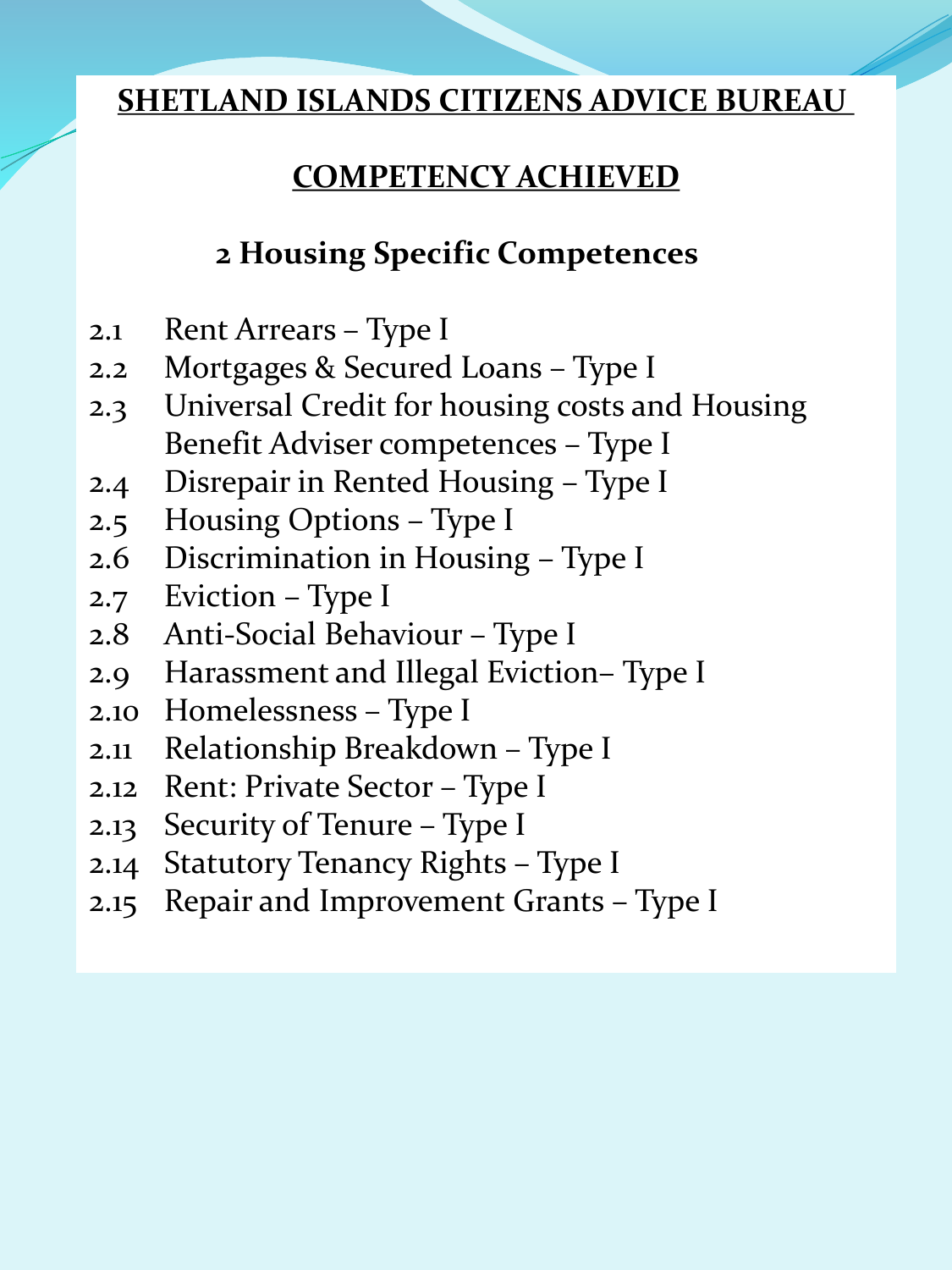## **3 Money and Welfare Benefits Related to Advice Competences – Foundation Knowledge**

- 3.1 Administrative Structure of the Benefits and Tax Credits Systems – Type III
- 3.2 National Insurance Scheme Type III
- 3.3 Claims & Backdating Type III
- 3.4 Decision-Making, Disputes and Appeals Type III
- 3.5 Benefit & Tax Credit Overpayments Type III
- 3.6 Assessment, Initial Decision-Making & Holding Activity in Debt Cases – Type III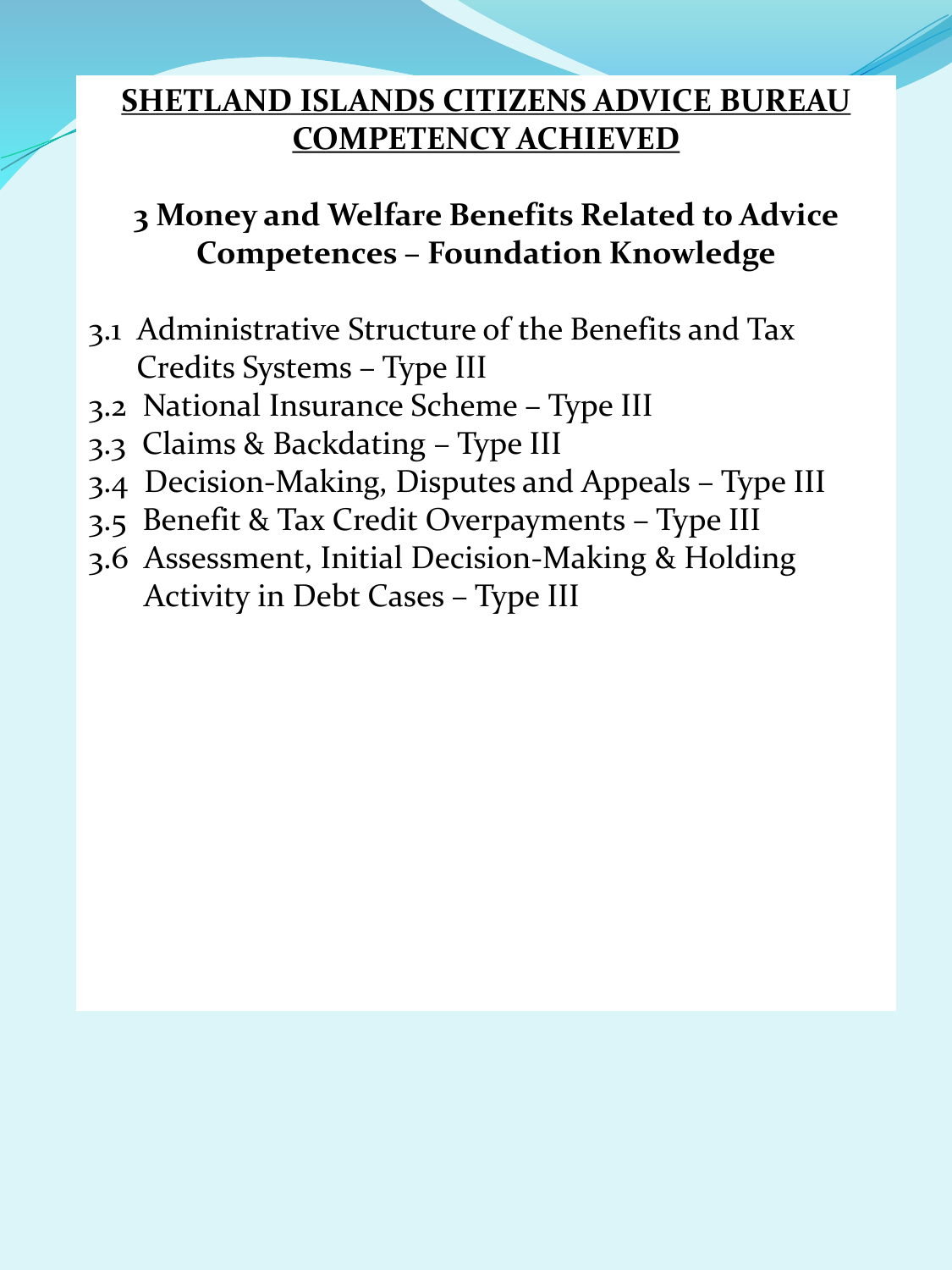## **4 Money and Welfare Benefits Related Advice Competences – Specialist Areas**

- 4.1 Means-Tested Benefits Type III
- 4.2 Universal Credit Type III
- 4.3 Tax Credits Type II
- 4.4 The Social Fund & the Scottish Welfare Fund. Type II
- 4.5 The Impact of Work on Benefits Type III
- 4.6 Child Element of Universal Credit, Child Benefit, Kinship Care Allowance & Guardian's Allowance – Type II
- 4.7 State Retirement Pension Type II
- 4.8 Personal Independence Payment, Disability Living Allowance & Attendance Allowance – Type III
- 4.9 Benefits for People who have Limited Capability for Work – Type III
- 4.10 Benefits for Industrial Injury and Disease Type II
- 4.11 Benefits for Veterans Type II
- 4.12 Carers Allowance Type II
- 4.13 Jobseeker's Allowance– Type II
- 4.14 Benefits for Maternity, Paternity and Adoption Type II
- 4.15 Bereavement Benefits Type II
- 4.16 Benefits for People in Public Care Type II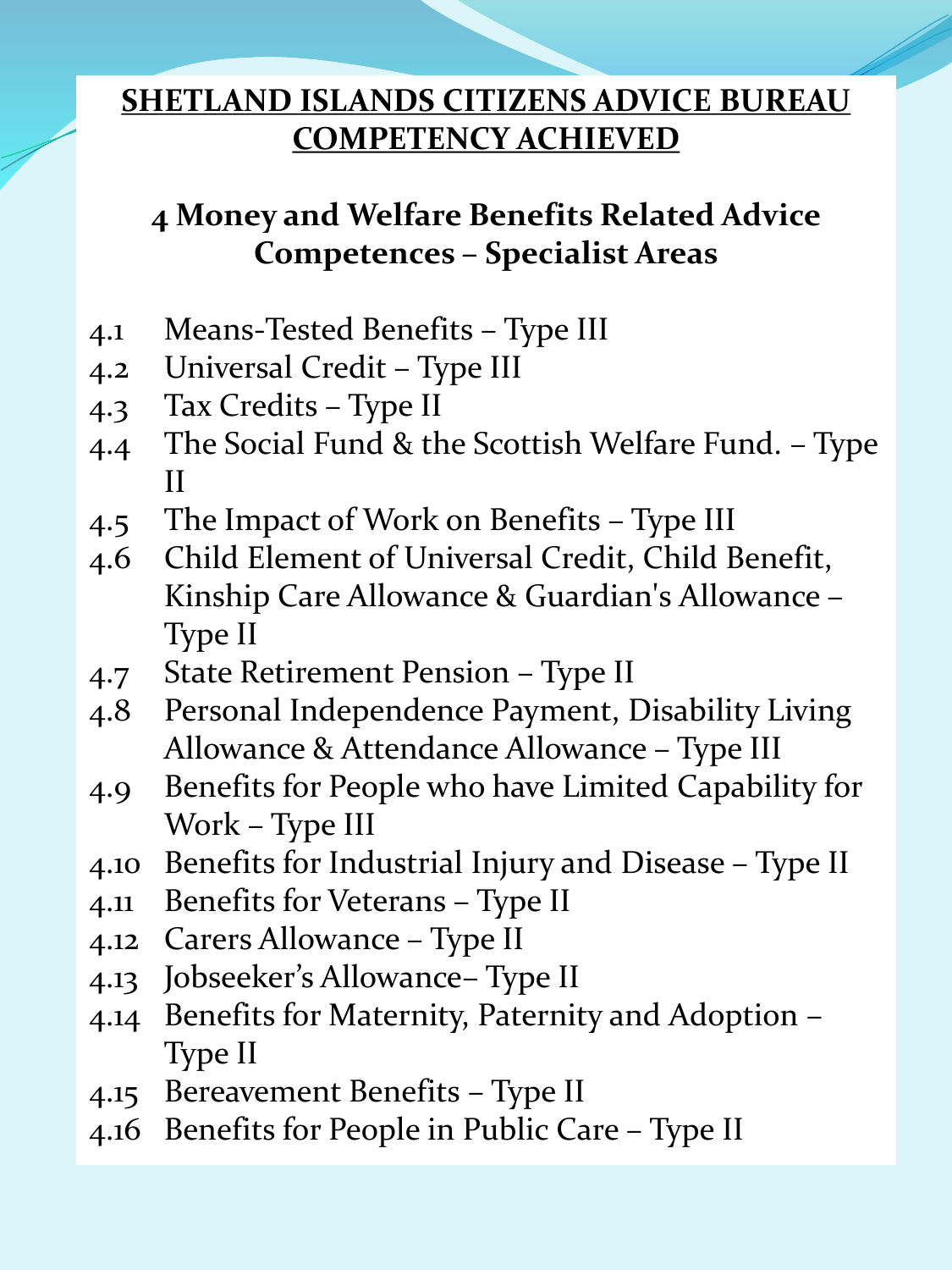## **4 Money and Welfare Benefits Related Advice Competences – Specialist Areas Cont.**

- 4.17 Benefits for Students Type II
- 4.18 Benefits for People from Abroad and/or who are Subject to Immigration Control – Type II
- 4.19 Ancillary Benefits Type II
- 4.20 Financial Statements Type II
- 4.21 Liability for Debts, Extortionate Credit, Unfair Contract Terms, Unenforceable Debts, Creditor Malpractice, Codes of Practice, etc – Type II
- 4.22 Identifying & Agreeing Options in Debt Cases – Type II
- 4.23 Negotiating & Making Offers to Creditors– Type II
- 4.24 Diligence, Diligence Stoppers and Court Proceedings – Type II
- 4.25 Bankruptcy & Trust Deeds– Type II
- 4.26 The Debt Arrangement Scheme– Type II
- 4.27 Recalls & Appeals against Court Decrees and Orders – Type II
- 4.28 Utility Debts Type II
- 4.29 Local and national Tax Debts Type II
- 4.30 Rent Arrears Type II